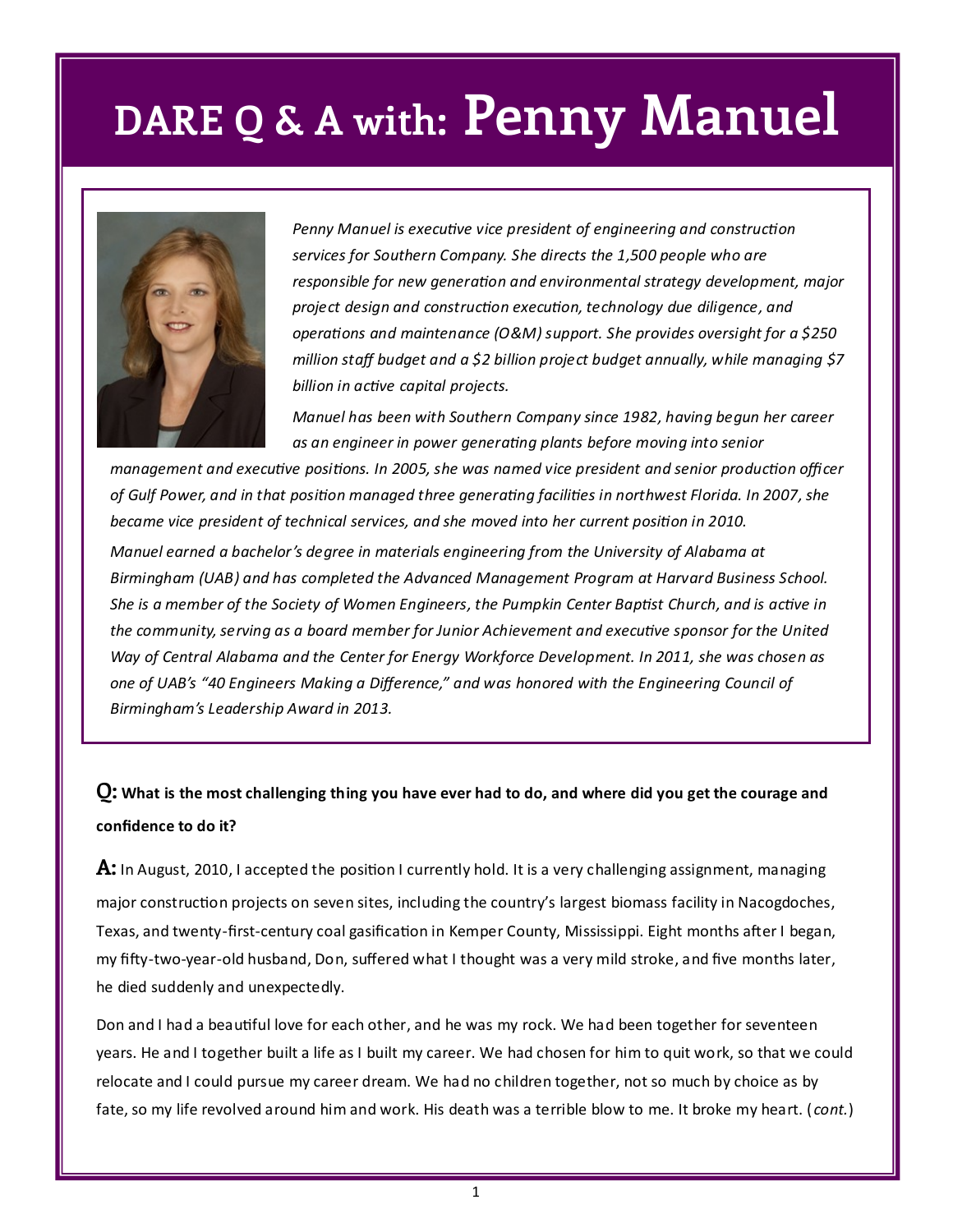**A:** (*cont.*) Yet losing Don was not the hard part, although it was the saddest day of my life. Learning to live without him has been the challenge.

The first weeks are a blur, and the first months only memories of unspeakable pain and regret. I beat myself up for all the things I didn't do. I worked too much; I didn't pay enough attention to his health; I should have been more aggressive with the doctors. A very dear friend, a minister and counselor, told me that I had to quit blaming myself, or his death would kill me, too.

The best friends and sisters that God ever put on the earth surrounded me. For six days, they did not leave me alone, and they continue to lift me as I move on. My Southern Company family has stood by me, and I received hundreds of cards from them. My coworkers have donated thousands of dollars to our church in Don's memory.

### **"Allow yourself time to grieve. Don't be a hero."**

While my world stopped, life moved on. The challenges of a \$7 billion construction program did not pause for me to catch up. I wish I could say that I poured myself into work as a relief, but I did not, and I could not. For the first few months I was bitter and angry at myself for allowing work to interfere with what would be our last months together. It seemed to me that I had spent the last year of Don's life worried about the wrong thing.

With that said, the responsibility I carried for my company did force me to return. I engaged people to watch me at work who were close to me. My concern was that I would fall apart and not know it. My bosses and my team were kind to me, but the most important thing they did was never to let me give up on myself. "Too easy" was not what I needed.

As I write this, fifteen months have passed. Looking back, I can see what I couldn't see in real time. Call it advice, or lessons learned, or mistakes made. I won't say which ones I did and which ones I didn't do —but wish I had. I just want to pass it all on to others who may find themselves facing tragic loss.

Allow yourself time to grieve. Don't be a hero.

Don't allow yourself too much time to grieve. There is no timeframe for grief, and everyone grieves in his or her own way. What is right for me may not be right for you, but at some time, you have to will yourself to get back into life—and work.

Ask for help. Driven professionals, especially women, often find it hard to ask for help. I sought a grief counselor, but probably not as soon as I should. I engaged a professional coach to help me discover what I want from life and work, because what I want from life is just different now. Accept that you are ( *cont.*)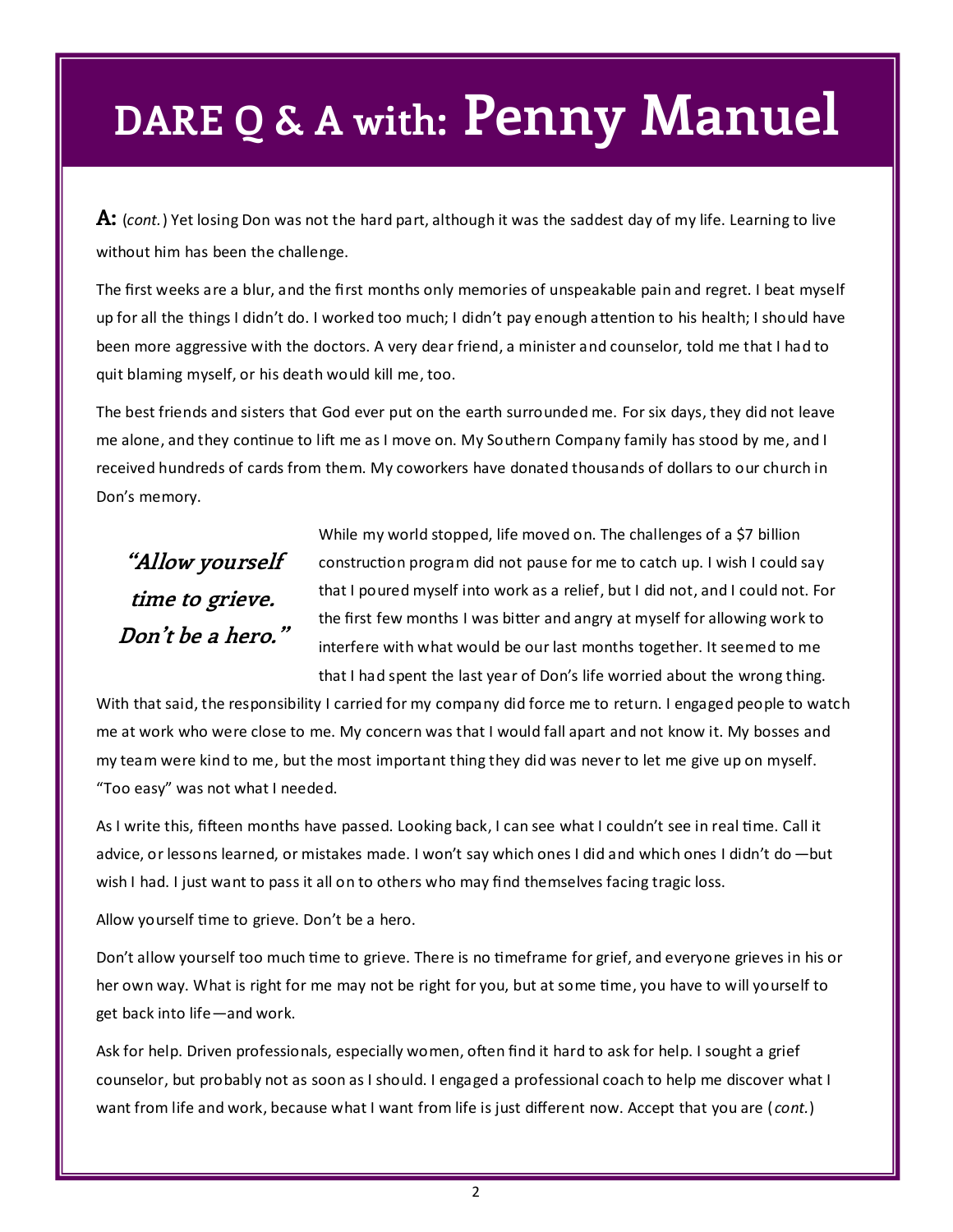**A:** (*cont.*) forever changed. Sometimes life makes a slow curve, and you wake up and find yourself headed in a different direction, and you think, "I didn't know that was where I was headed." Sometimes life takes a sharp and dramatic turn, and all you can say is, "Here's where I am going. I didn't choose it, but I can choose for it to be just as good, only different."

Define the work/life balance for you, for your family, and for your career. Each of us makes choices every day. A professional career is hard and demanding, but it is what Don and I chose together, and he was proud of me. He allowed me to do what I do, and we both made sacrifices for it. Do I still have regrets? You bet. I can't go back, but I can appreciate the memories that my company and my career allowed me and Don to make.

Choose your company wisely. Work with a team who shares your values and beliefs and who demonstrate their commitment to each other.

I will not say that I am over my loss, because you don't get over tragic loss, you go through it. I will say that my courage to go on comes from my faith—I am a Christian—my friends and work family, and from a long-held belief that success is about how you recover from the inevitable setback.

### **Q: What is the biggest mistake you have ever made? What did you learn and how did you recover?**

**"Choose your company wisely. Work with a team who shares your values and beliefs and who demonstrate their commitment to each other."**

**A:** The biggest professional mistake I ever made was to take a job I didn't want. When deciding to accept a new opportunity, I usually trust my intuition, that little voice in the back of my head. I was

being considered for a new position, which did not fit into the career path on which I had always seen myself and for which I thought I was most qualified. The job was for an organization in which my immediate boss would be someone I did not want to work for. When the time came to award the job, I was the only one available for the assignment.

Having been with Southern Company all my professional life, I've always said that I would do whatever the company needed me to do: If they need a window washer, I'm your man. So, against my better judgment (and against my husband's advice), I accepted. I was up front with my boss, who knew I did not want the assignment, but who had confidence in my ability to contribute in this role.

I'll never know where I would be if I had said no. The new, difficult boss met my expectations, but ( *cont.*)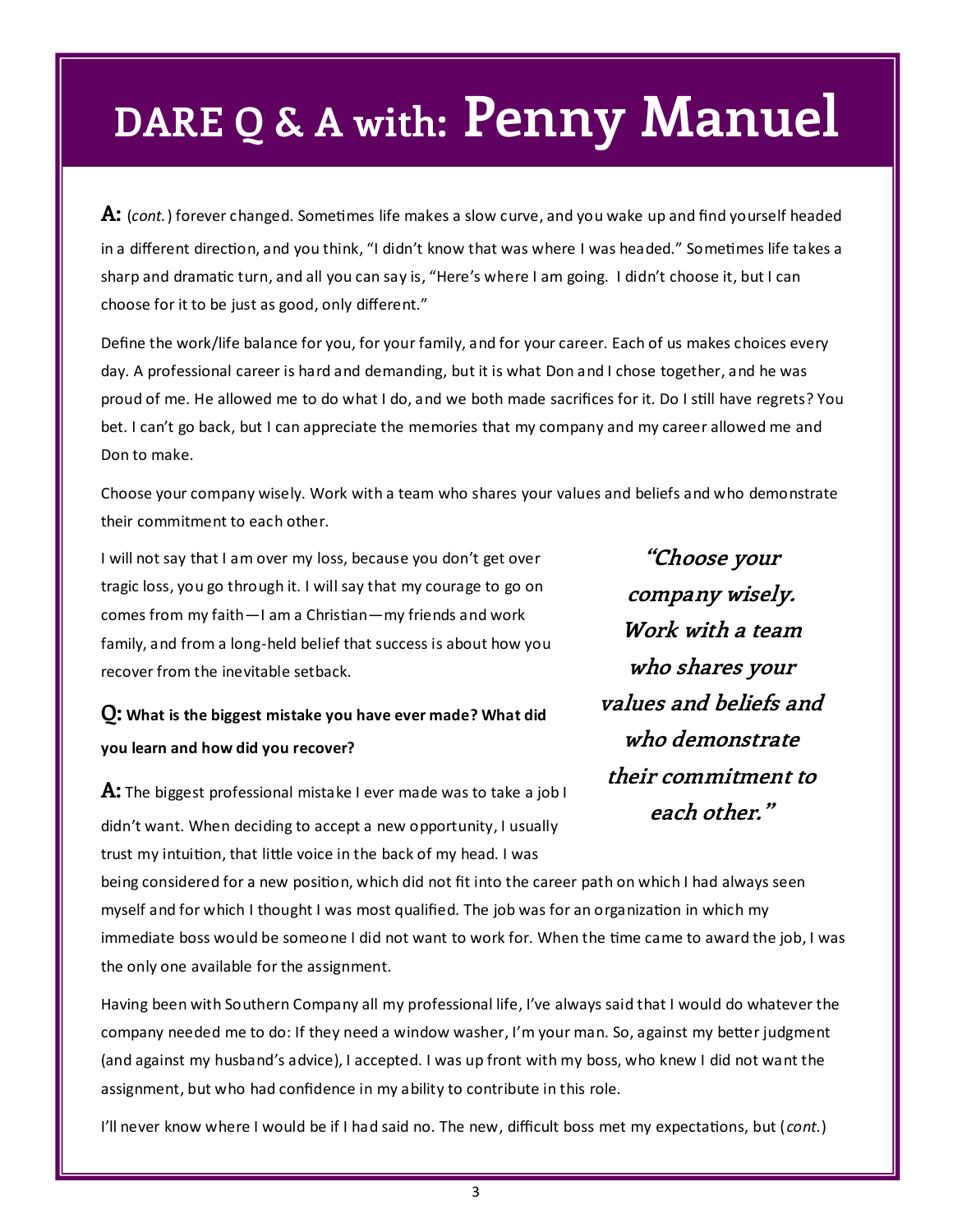**A:** (*cont.*) eventually moved on. I learned to value in him those things that made him strong. (He was one of the smartest men I ever met.) I learned to persevere and stand up for myself. I also learned that technical and management experiences transfer at the senior level, and that just because I am not the technical expert in a field, my technical background did allow me to ask the right questions and surround myself with the right people. Next time, however, I will say no.

#### **Q: If you had a young woman you cared deeply about entering the workforce today, what single piece of advice would you have for her?**

**A:** I would tell her "Don't be afraid." Don't be afraid to try and to fail. Don't be afraid to work really hard. Don't be afraid to be bold. Don't be afraid to go somewhere you've never been. Believe in yourself, and don't be afraid.

#### **Q: How did you make the leap from middle to senior management?**

**"Don't be afraid to engage in a new challenge, but always set yourself up for success by being prepared."**

**A:** My career path began as a plant engineer. I held my first supervisor position at age twenty-five, so I have been in management most of my professional life. Middle management positions in corporate Internal Audit, Information Technology, and Human Resources allowed me insight into the broader workings of the corporation. Senior management expectations are both broad and deep. One of my mentors used the phrase "Make sure you get your major" when he coached young professionals who were anxious to move up. Ten years in the power plants became my major. Ten more years in broader roles honed

what I call "management intuition" and allowed me to build relationships across the company as a foundation for my first executive experience.

#### **Q: What advice do you have for building self-confidence?**

**A:** Self-confidence comes from experience, hard-work, preparedness, and learning from experiences. Don't be afraid to engage in a new challenge, but always set yourself up for success by being prepared. Surround yourself with a small network of people who will be honest with you—both positively honest and critically honest. I can build personal trust in a small network, and the feedback when I do something well helps overcome challenges. It helps me be confident that I can do well and that I can get better.